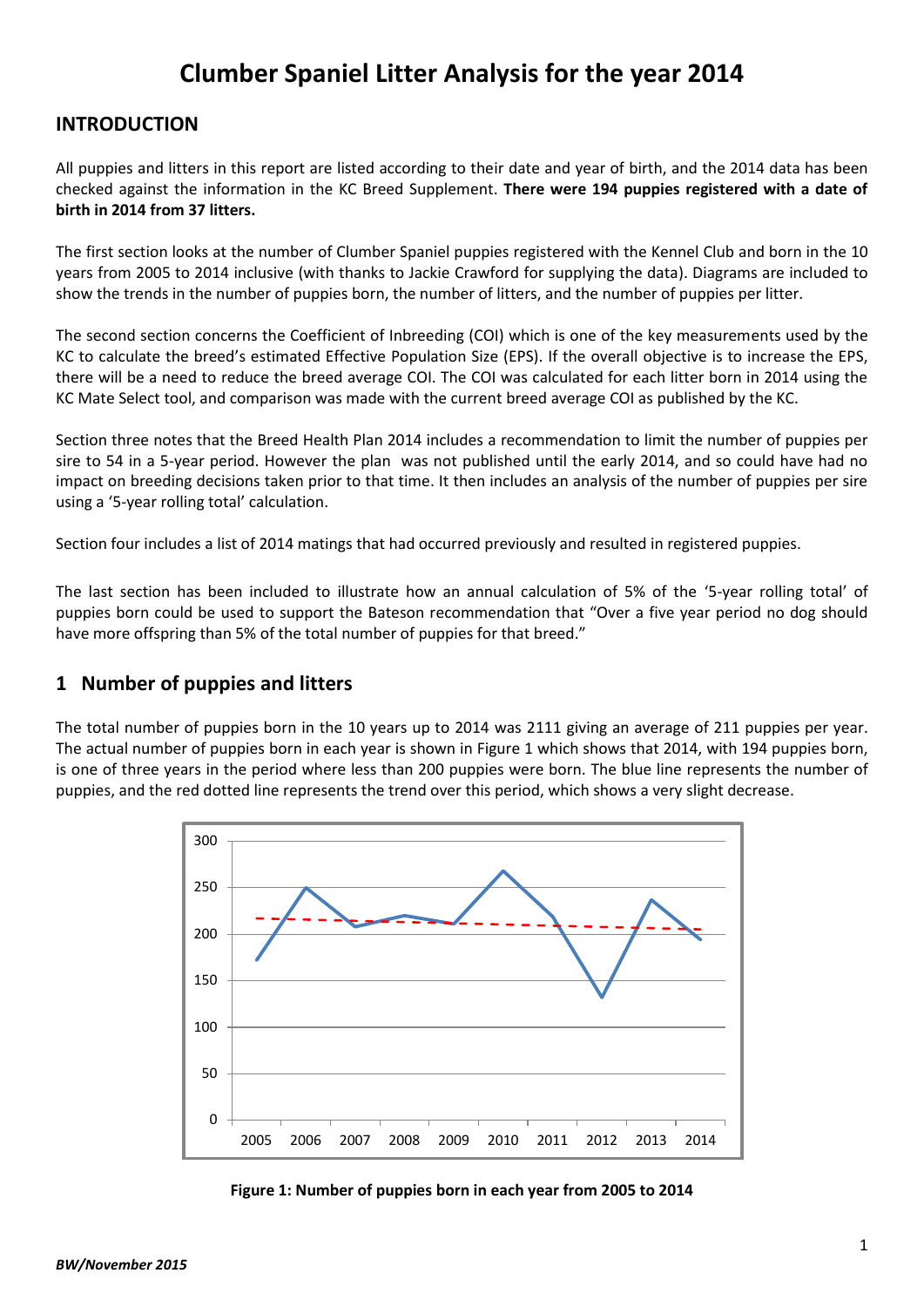There were 412 litters during this 10 year period (2005-2014), with 37 litters in 2014. The average over the 10 years is 41 litters per year. The number of litters each year is shown in Figure 2 where the blue line represents the actual number of litters, and the red line shows the trend which shows a very slight increase over the period.



**Figure 2**: **Number of litters per year**

The average number of puppies per litter in 2014 was 5.24 which was slightly above the average for the 10 year period which is 5.14 puppies per litter. However as is shown in Figure 3, the average number of puppies per litter has fallen slightly over the whole period.



**Figure 3**: **Number of puppies per litter**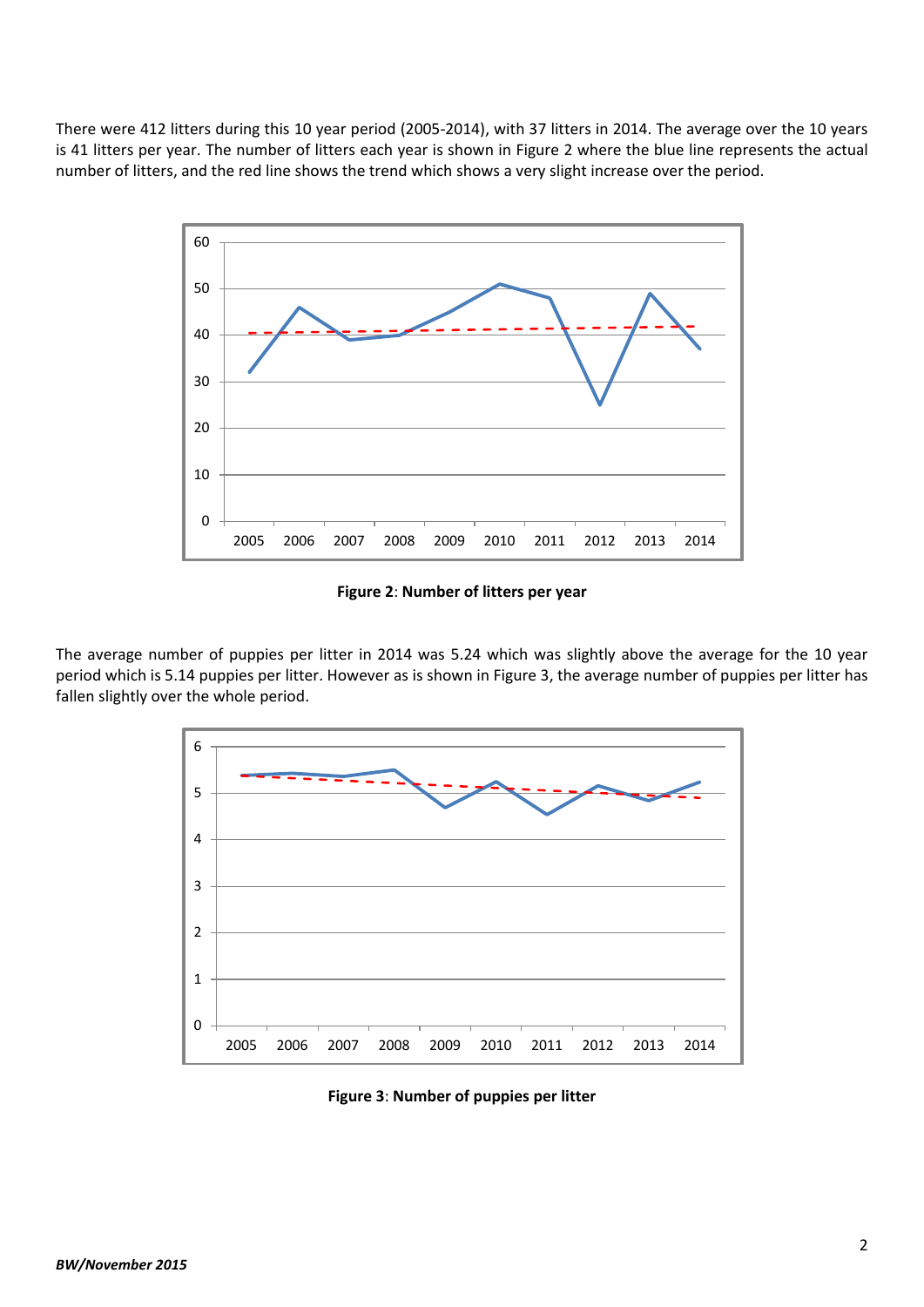# **2 Coefficient of Inbreeding**

If a breeder uses the KC Mate Select tool to calculate the COI of a potential mating they will read that the current KC breeding guidelines state that "where possible, breeders should produce puppies with an inbreeding coefficient which is at, or below, the annual breed average" "and ideally as low as possible".

The 2014 the Clumber Breed Health Plan suggests breeders "should take into the account the resultant COI for any litter and strive to at least be below the current breed average". However as the plan was published in early 2014 it may not have had any impact on breeding decisions prior to that time.

For this analysis the COI was calculated for all litters born in 2014 using the KC Mate Select tool. This has been used for the following analysis and is referred to as the KC COI to avoid any confusion.

The graph below shows the KC COI plotted against the date of birth of each litter born in 2014. The trend line is shown in red which shows a welcome reduction during the year.



**Figure 4**: **KC COI plotted against the date of birth of litters in 2014**

The next figure on the following page shows the KC COI for each litter born in 2014 and also the number of generations that were used when the calculation was done.

The KC recalculated breed averages in June 2014, and the average COI for Clumber Spaniels was reduced from 21% to 18.2%. Extra rows are included to show the cut-off point for each of these two averages.

The average of the 37 litters born in 2014 is 19.3% which suggests there could be an increase in published breed average when the KC releases the next annual figure. The table on the following page shows that just over half (21 = 56.8%) had a KC COI of less than the earlier breed average of 21%.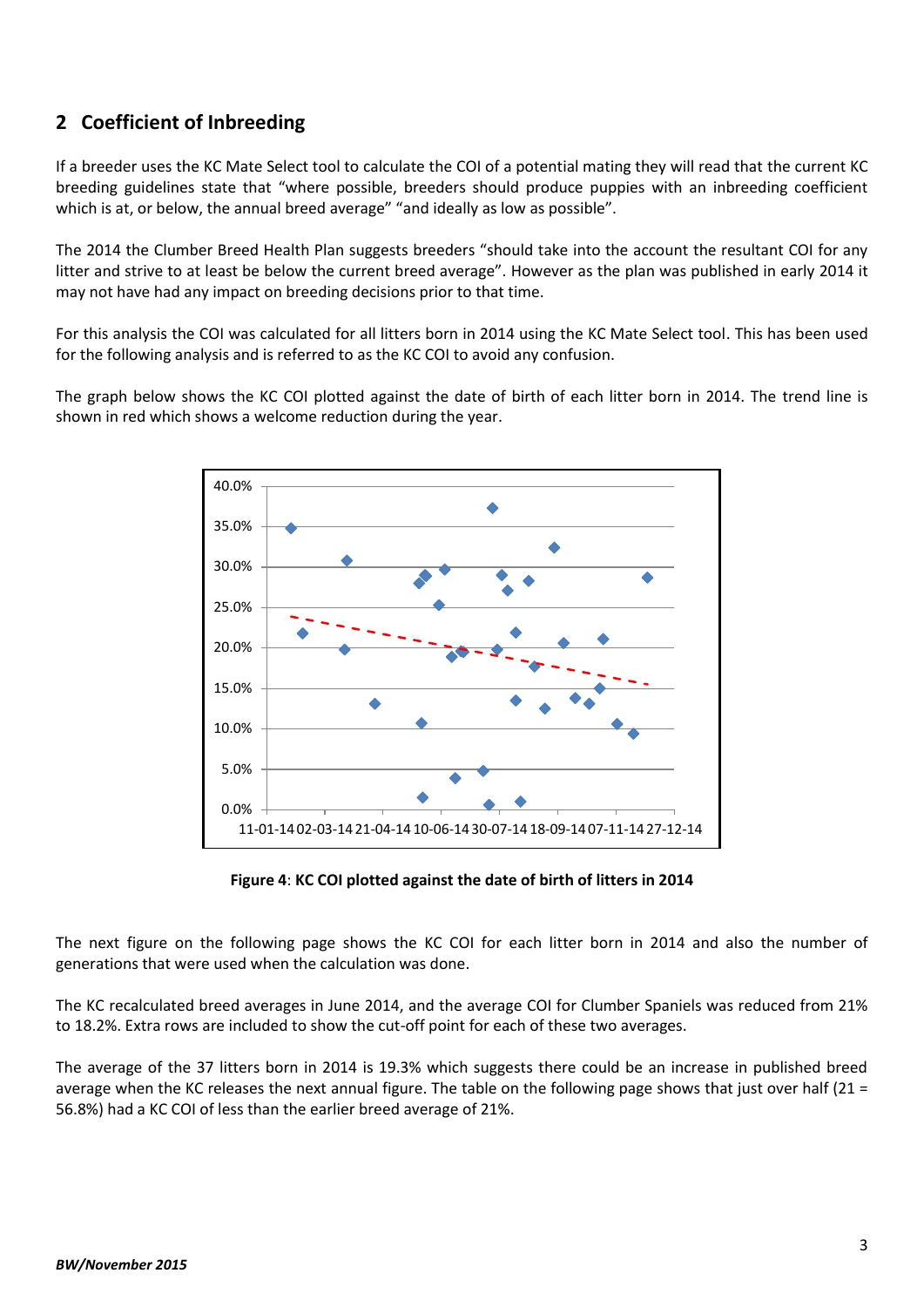| <b>Sire</b>                                         | Dam                                               | КC<br>Mate<br>Select COI | Complete<br>Gens | total<br>gens |  |  |  |  |  |  |
|-----------------------------------------------------|---------------------------------------------------|--------------------------|------------------|---------------|--|--|--|--|--|--|
| SUGAR LOAF WASHINGTON WHISSGIG*                     | <b>VENATICUS HENRIETTA</b>                        | 0.6%                     | 3                | 12            |  |  |  |  |  |  |
| SUGAR LOAF WASHINGTON WHISSGIG*                     | MICKLEMESS SPICED PEACHES FROM<br><b>WHISSGIG</b> | 1.0%                     | 3                | 13            |  |  |  |  |  |  |
| <b>ABBYFORD CENTAURUS</b>                           | CHERVOOD'S SNOW CHARON OF KNOTT                   | 1.5%                     | 5                | 12            |  |  |  |  |  |  |
| <b>TWEEDSMUIR DAMBUSTER</b>                         | SLINKETT ANTONIA                                  | 3.9%                     | 6                | 13            |  |  |  |  |  |  |
| TWEEDSMUIR DAMBUSTER                                | NOAILLES DUCHESSE MICHELE                         | 4.8%                     | 6                | 12            |  |  |  |  |  |  |
| <b>WHISSGIG DADDY COOL</b>                          | ERINVEINE EVER FAITHFUL TO DELSAUX                | 9.4%                     | 5                | 13            |  |  |  |  |  |  |
| <b>TINGLESTONE SPARKLER</b>                         | <b>ABBYFORD SNOW QUEEN</b>                        | 10.6%                    | 5                | 12            |  |  |  |  |  |  |
| TWEEDSMUIR DAMBUSTER                                | <b>MAURSETT MATILDA</b>                           | 10.7%                    | 6                | 13            |  |  |  |  |  |  |
| TWEEDSMUIR DAMBUSTER                                | <b>VANITONIA BUMBLE</b>                           | 12.5%                    | 6                | 13            |  |  |  |  |  |  |
| <b>MOONLIGHT PRINCE</b>                             | <b>JUBILWELL ROUGH DIAMOND</b>                    | 13.1%                    | 5                | 14            |  |  |  |  |  |  |
| <b>TWEEDSMUIR MIKADO</b>                            | <b>MAURSETT MELISANDE</b>                         | 13.1%                    | $\overline{7}$   | 14            |  |  |  |  |  |  |
| MACGIRIAGHT VINDICATOR OF<br>WHITSCLEAVE            | <b>NOAILLES DUCHESSE YVONNE</b>                   | 13.5%                    | 6                | 12            |  |  |  |  |  |  |
| <b>ETHERIDGE PADRAIGE</b>                           | MACGIRIAGHT MILLY                                 | 13.8%                    | 5                | 13            |  |  |  |  |  |  |
| <b>TWEEDSMUIR DAMBUSTER</b>                         | TWEEDSMUIR BEAUTIFUL DREAM<br>AMONG SUELYNDA      | 15.0%                    | 6                | 13            |  |  |  |  |  |  |
| <b>TWEEDSMUIR MIKADO</b>                            | <b>TWEEDSMUIR KRUSHED ICE</b>                     | 17.7%                    | $\overline{7}$   | 14            |  |  |  |  |  |  |
|                                                     | KC Breed Average COI = 18.2% as from June 2014    |                          |                  |               |  |  |  |  |  |  |
| TWEEDSMUIR KLASSIC EDITION AMONG<br>SUELYNDA        | <b>TWEEDSMUIR DUCHESSE</b>                        | 18.9%                    | 6                | 14            |  |  |  |  |  |  |
| <b>ICKYTICKER HAMISH</b>                            | <b>HALESTAN REDCAR</b>                            | 19.5%                    | 5                | 12            |  |  |  |  |  |  |
| TWEEDSMUIR KLASSIC EDITION AMONG<br><b>SUELYNDA</b> | SUELYNDA HEAVEN SENT                              | 19.6%                    | 6                | 14            |  |  |  |  |  |  |
| <b>VENATICUS HERCULES</b>                           | NOAILLES DUCHESSE AMELIE                          | 19.8%                    | 6                | 12            |  |  |  |  |  |  |
| CLUMBERDALE ROYAL WULFF                             | NETHERCOTE JOCASTA                                | 19.8%                    | 6                | 13            |  |  |  |  |  |  |
| <b>ANBROOK MOONLIGHT</b>                            | <b>WINHAMPTON NAUGHTY BUT NICE</b>                | 20.6%                    | 5                | 14            |  |  |  |  |  |  |
| KC Breed Average COI = 21% prior to June 2014       |                                                   |                          |                  |               |  |  |  |  |  |  |
| SEDGEHURST PADDY                                    | <b>CROWNES STONEHILLS OSLIN</b>                   | 21.1%                    | 5                | 12            |  |  |  |  |  |  |
| SEDGEHURST TEMPEST                                  | NOAILLES DUCHESSE EUGENIE                         | 21.8%                    | 6                | 12            |  |  |  |  |  |  |
| MACGIRIAGHT VORACITY OF<br><b>SPIDERWICK</b>        | SEDGEHURST ENYA                                   | 21.9%                    | 6                | 14            |  |  |  |  |  |  |
| CARYDAN FINIGAN                                     | SEDGEHURST BLANCHE HUDDLESTONE                    | 25.3%                    | 6                | 14            |  |  |  |  |  |  |
| SPANAFFY VOULEZ VOUS                                | DOES YOUR MOTHER KNOW                             | 27.1%                    | $\overline{7}$   | 14            |  |  |  |  |  |  |
| WINTERHOLT OLIVE GREEN                              | WIGEON OF KENT                                    | 28.0%                    | 5                | 13            |  |  |  |  |  |  |
| SPANAFFY VOULEZ VOUS                                | <b>BABBINSBRIAR HOLLY</b>                         | 28.3%                    | $\overline{7}$   | 14            |  |  |  |  |  |  |
| NETHERCOTE LOKI                                     | SEDGEHURST BLISS                                  | 28.7%                    | 6                | 14            |  |  |  |  |  |  |
| <b>VENATICUS HERCULES</b>                           | <b>ICKYTICKER PEGGY SUE</b>                       | 28.9%                    | 6                | 12            |  |  |  |  |  |  |
| <b>ICKYTICKER HAMISH</b>                            | SEDGEHURST CIARA                                  | 29.0%                    | 6                | 14            |  |  |  |  |  |  |
| BADGERSMOON RAZZLEDAZZLE                            | <b>BADGERSMOON LIBERTY BELLE</b>                  | 29.0%                    | 8                | 12            |  |  |  |  |  |  |
| <b>ICKYTICKER GORDON</b>                            | WOODLANDEAVE HONEYSUCKLE                          | 29.7%                    | 9                | 14            |  |  |  |  |  |  |
| TINGLESTONE SPARKLER                                | KIDSTY KLIFTON BELLE                              | 30.8%                    | 9                | 13            |  |  |  |  |  |  |
| SEDGEHURST BYRON                                    | <b>VENATICUS HERA</b>                             | 32.4%                    | 9                | 12            |  |  |  |  |  |  |
| FLINTWOOD FROSTY                                    | SEDGEHURST ISLA                                   | 34.8%                    | 9                | 13            |  |  |  |  |  |  |
| WYNDHAMMAX ZEUS                                     | SHARPENHOE JUNO OF FLINTWOOD                      | 37.3%                    | 9                | 13            |  |  |  |  |  |  |
|                                                     |                                                   |                          |                  |               |  |  |  |  |  |  |

**Figure 5**: Table showing the KC COI for all matings with puppies born in 2014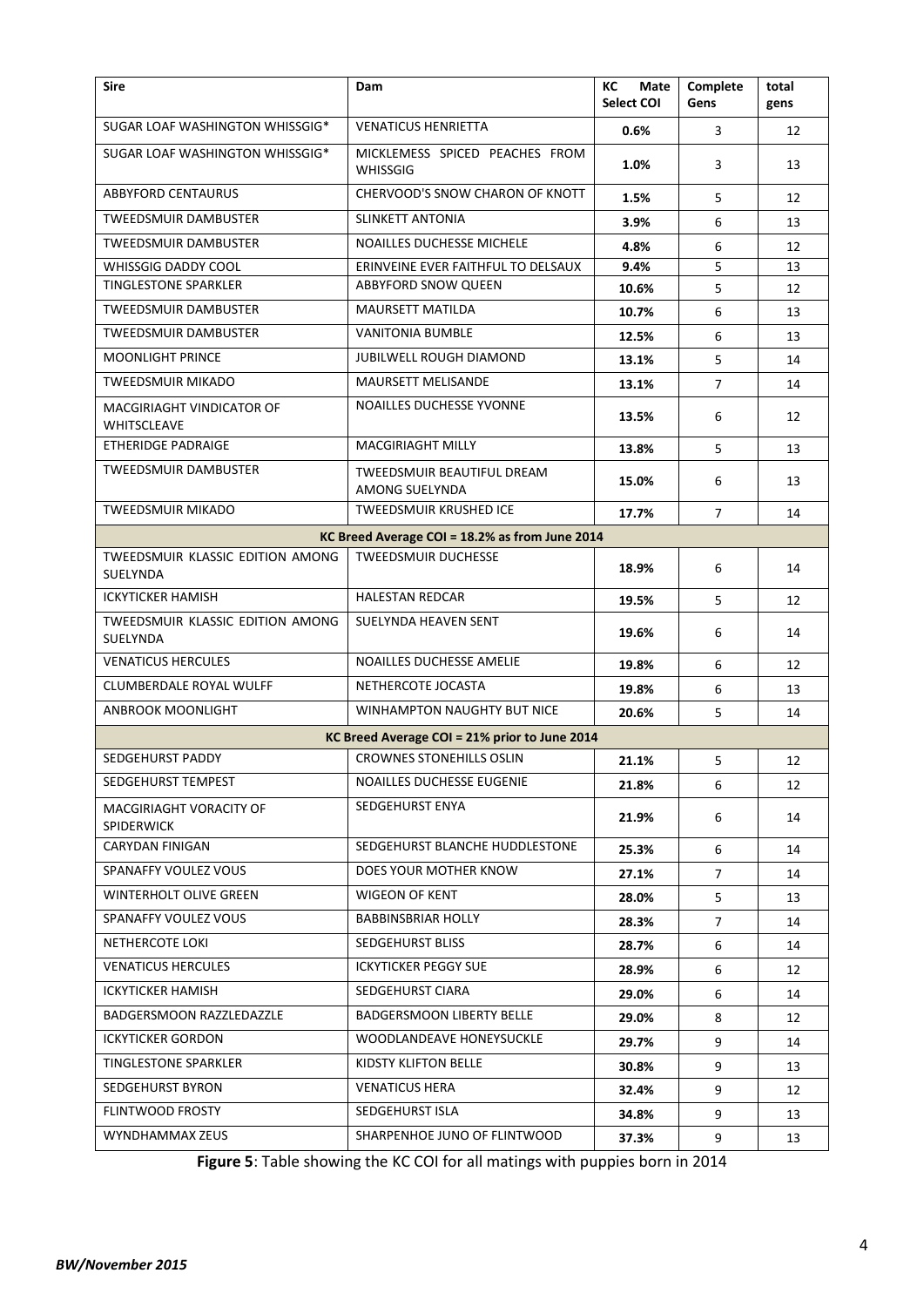On the Kennel club website, in its section on breed averages for COI, it highlights three key measurements for COI which are:

0% which indicates that the offspring have an unrelated sire and dam

12.5% which is the "genetic equivalent" of a mating between a grandfather and granddaughter

25% which is the "genetic equivalent" of a mating between a father and daughter

Figure 6 shows the proportion of matings with puppies born in 2014 that fall into categories between these key measurements.



**Figure 6: Diagram showing the percentage of matings which fell into the three categories identified by the KC**

## **3 Popular Sires**

The Bateson report published in 2010 included a recommendation that "Over a 5-year period no dog should have more offspring than 5% of the total number of puppies registered for that breed". The 2014 Breed Health Plan advised stud dog owners that "no dog should produce more than 54 puppies in a 5-year period".

It must be born in mind when looking at the following data that the Club's recommendation was not publicised until early 2014 and so might have had no impact on breeding decisions taken prior to that time.

The 37 litters born in 2014 had been produced by 26 sires. The table below shows all dogs that had sired a litter in 2014 and the number of litters and puppies sired by each one during the year.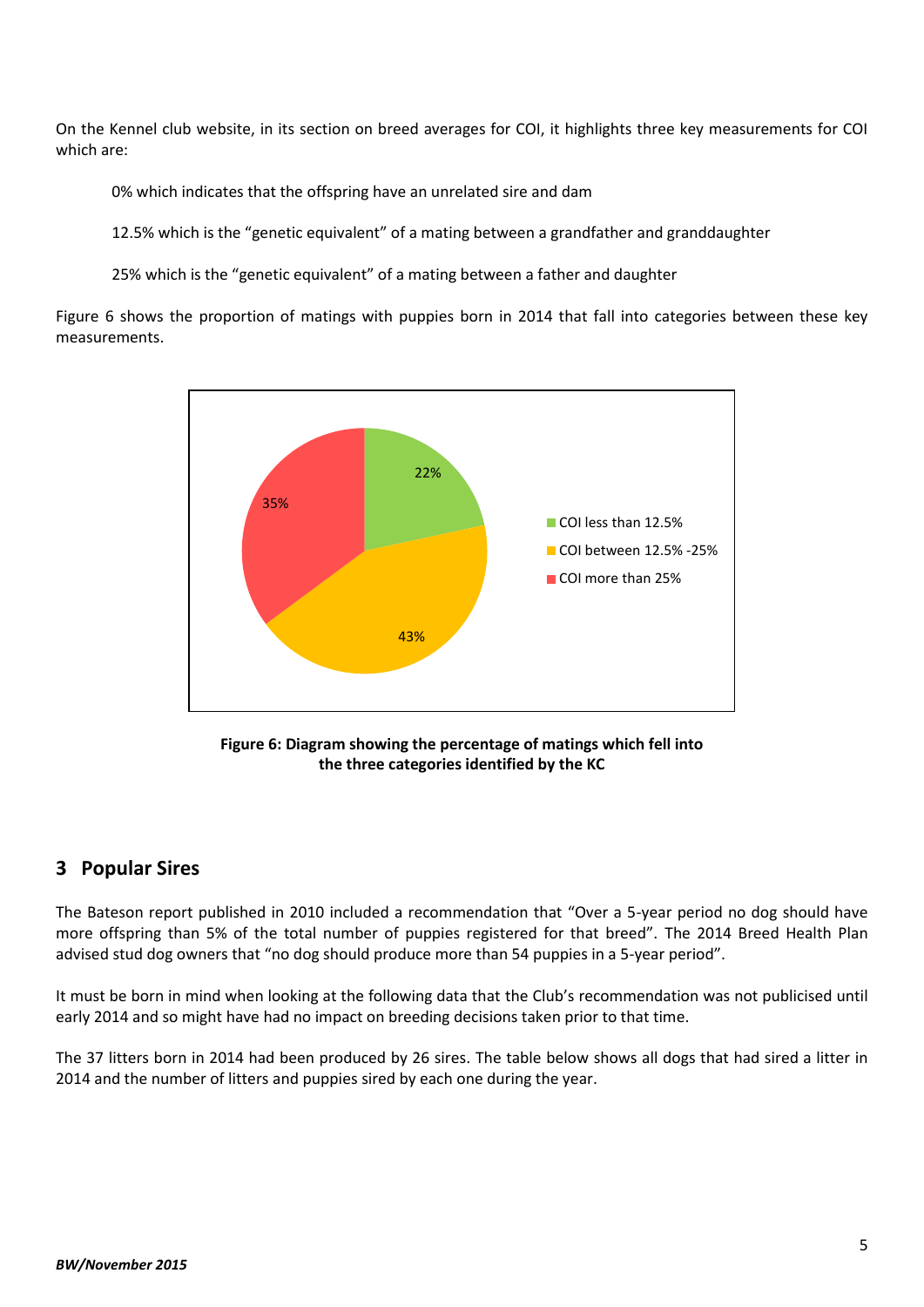| <b>Sire</b>                                      | $\mathbf{n}\mathbf{o}$<br>litters | total puppies           |
|--------------------------------------------------|-----------------------------------|-------------------------|
| <b>SEDGEHURST BYRON</b>                          | 1                                 | 1                       |
| <b>BADGERSMOON RAZZLEDAZZLE</b>                  | $\mathbf{1}$                      | $\overline{2}$          |
| <b>ICKYTICKER GORDON</b>                         | $\mathbf{1}$                      | $\overline{\mathbf{z}}$ |
| <b>WINTERHOLT OLIVE GREEN</b>                    | $\mathbf{1}$                      | $\overline{2}$          |
| <b>CARYDAN FINIGAN</b>                           | $\mathbf{1}$                      | 3                       |
| <b>ETHERIDGE PADRAIGE</b>                        | 1                                 | 3                       |
| <b>SEDGEHURST PADDY</b>                          | $\mathbf{1}$                      | 4                       |
| <b>WHISSGIG DADDY COOL</b>                       | $\mathbf{1}$                      | 4                       |
| WYNDHAMMAX ZEUS                                  | $\mathbf{1}$                      | 4                       |
| <b>ANBROOK MOONLIGHT</b>                         | 1                                 | 5                       |
| <b>CLUMBERDALE ROYAL WULFF</b>                   | $\mathbf{1}$                      | 5                       |
| MACGIRIAGHT VINDICATOR OF WHITSCLEAVE            | $\mathbf{1}$                      | 5                       |
| SEDGEHURST TEMPEST                               | $\mathbf{1}$                      | 5                       |
| <b>FLINTWOOD FROSTY</b>                          | $\mathbf{1}$                      | 6                       |
| <b>MOONLIGHT PRINCE</b>                          | $\mathbf{1}$                      | 6                       |
| MACGIRIAGHT VORACITY OF SPIDERWICK               | 1                                 | $\overline{7}$          |
| <b>NETHERCOTE LOKI</b>                           | $\mathbf{1}$                      | 8                       |
| <b>ABBYFORD CENTAURUS</b>                        | $\mathbf{1}$                      | 9                       |
| <b>ICKYTICKER HAMISH</b>                         | $\overline{2}$                    | 9                       |
| <b>TINGLESTONE SPARKLER</b>                      | $\overline{2}$                    | 9                       |
| <b>TWEEDSMUIR MIKADO</b>                         | $\overline{2}$                    | 11                      |
| SUGAR LOAF WASHINGTON WHISSGIG*                  | $\overline{2}$                    | 12                      |
| <b>TWEEDSMUIR KLASSIC EDITION AMONG SUELYNDA</b> | $\overline{2}$                    | 13                      |
| <b>VENATICUS HERCULES</b>                        | $\overline{2}$                    | 13                      |
| <b>SPANAFFY VOULEZ VOUS</b>                      | $\overline{2}$                    | 20                      |
| <b>TWEEDSMUIR DAMBUSTER</b>                      | 5                                 | 26                      |

#### **Figure 7: Sires that produced a litter in 2014 and the number of litters and puppies each one had during the year**

Using a '5-year rolling total' of the puppies produced, it is possible to identify whether any sires are close to or have exceeded the recommended total.

Of the sires listed in Figure 7, only three had been producing puppies for five or more years which would allow this calculation to be made. Figure 8 on the following page shows that none of these dogs sired more than 54 puppies in any 5-year period.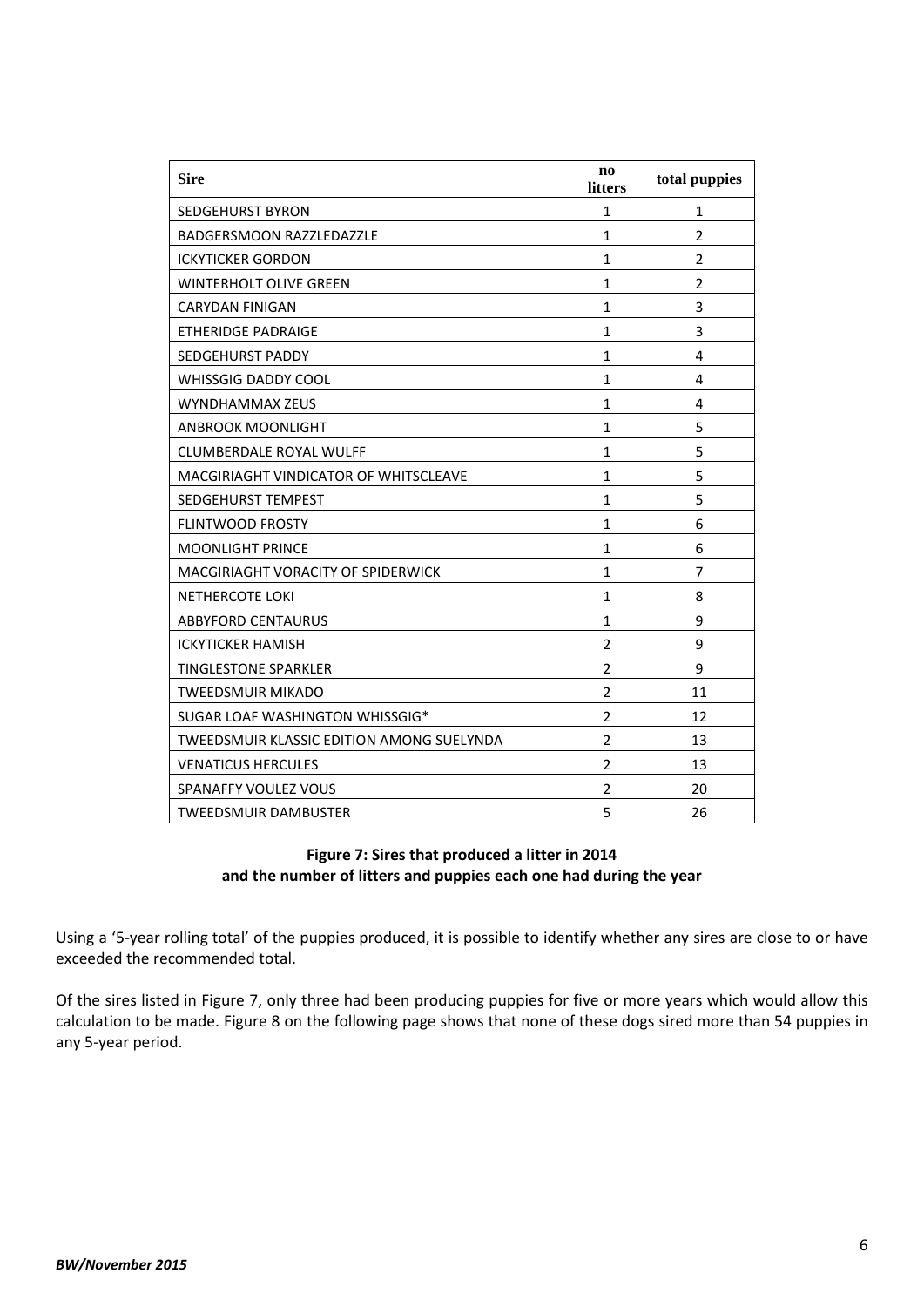|      |          | <b>SEDGEHURST TEMPEST</b> |        | <b>CLUMBERDALE ROYAL WULFF</b> | <b>SEDGEHURST BYRON</b> |                         |  |  |
|------|----------|---------------------------|--------|--------------------------------|-------------------------|-------------------------|--|--|
|      | actual   | 5-year rolling<br>total   | actual | 5-year rolling<br>total        | actual                  | 5-year rolling<br>total |  |  |
| 2005 | 14       |                           |        |                                |                         |                         |  |  |
| 2006 | 14       |                           |        |                                |                         |                         |  |  |
| 2007 | $\Omega$ |                           |        |                                |                         |                         |  |  |
| 2008 | $\Omega$ |                           | 5      |                                |                         |                         |  |  |
| 2009 | 6        | 34                        | 4      |                                |                         |                         |  |  |
| 2010 | 23       | 43                        | 7      |                                | 7                       |                         |  |  |
| 2011 | 5        | 48                        | 10     |                                | 11                      |                         |  |  |
| 2012 | $\Omega$ | 48                        | 7      | 31                             | 8                       |                         |  |  |
| 2013 | 12       | 46                        | 11     | 39                             | 10                      |                         |  |  |
| 2014 | 5        | 45                        | 5      | 30                             | 1                       | 37                      |  |  |

**Figure 8: puppies produced by three sires with the '5-year rolling total' for each**

Amongst the other sires listed in Figure 7 there were four that had had litters registered for four years up to and including 2014. These are shown in the following table with the total puppies they had produced up to the end of 2014.

|      | <b>VENATICUS</b><br><b>HERCULES</b> |                 | <b>FLINTWOOD</b><br><b>FROSTY</b> |                 | <b>ETHERIDGE</b><br><b>PADRAIGE</b> |                 |  | <b>TWEEDSMUIR</b><br><b>DAMBUSTER</b> |                 |  |
|------|-------------------------------------|-----------------|-----------------------------------|-----------------|-------------------------------------|-----------------|--|---------------------------------------|-----------------|--|
|      | actual                              | 4-year<br>total | actual                            | 4-year<br>total | actual                              | 4-year<br>total |  | actual                                | 4-year<br>total |  |
| 2011 | 4                                   |                 |                                   |                 |                                     |                 |  |                                       |                 |  |
| 2012 | 0                                   |                 | 6                                 |                 | 13                                  |                 |  | b                                     |                 |  |
| 2013 | 9                                   |                 |                                   |                 |                                     |                 |  | 22                                    |                 |  |
| 2014 | 13                                  | 26              | 6                                 | 26              | ∍                                   | 28              |  | 26                                    | 57              |  |

#### **Figure 9: total puppies produced by four sires over the four years up to 2014**

### **4 Repeat Matings**

Of the 2014 litters with puppies registered in 2014 there were three that were repeat matings, which are shown in the table below along with the total number of puppies produced.

| <b>Sire</b>                       | Dam                         | total puppies<br>produced from the<br>two matings |
|-----------------------------------|-----------------------------|---------------------------------------------------|
| <b>TWEEDSMUIR DAMBUSTER</b>       | <b>SLINKETT ANTONIA</b>     | 13                                                |
| <b>TWEEDSMUIR DAMBUSTER</b>       | <b>TWEEDSMUIR BEAUTIFUL</b> | 8                                                 |
|                                   | DREAM AMONG SUELYNDA        |                                                   |
| <b>TWEEDSMUIR KLASSIC EDITION</b> | <b>TWEEDSMUIR DUCHESSE</b>  | 9                                                 |
| AMONG SUELYNDA                    |                             |                                                   |

#### **Figure 10: 2014 matings which had previously occurred and produced puppies**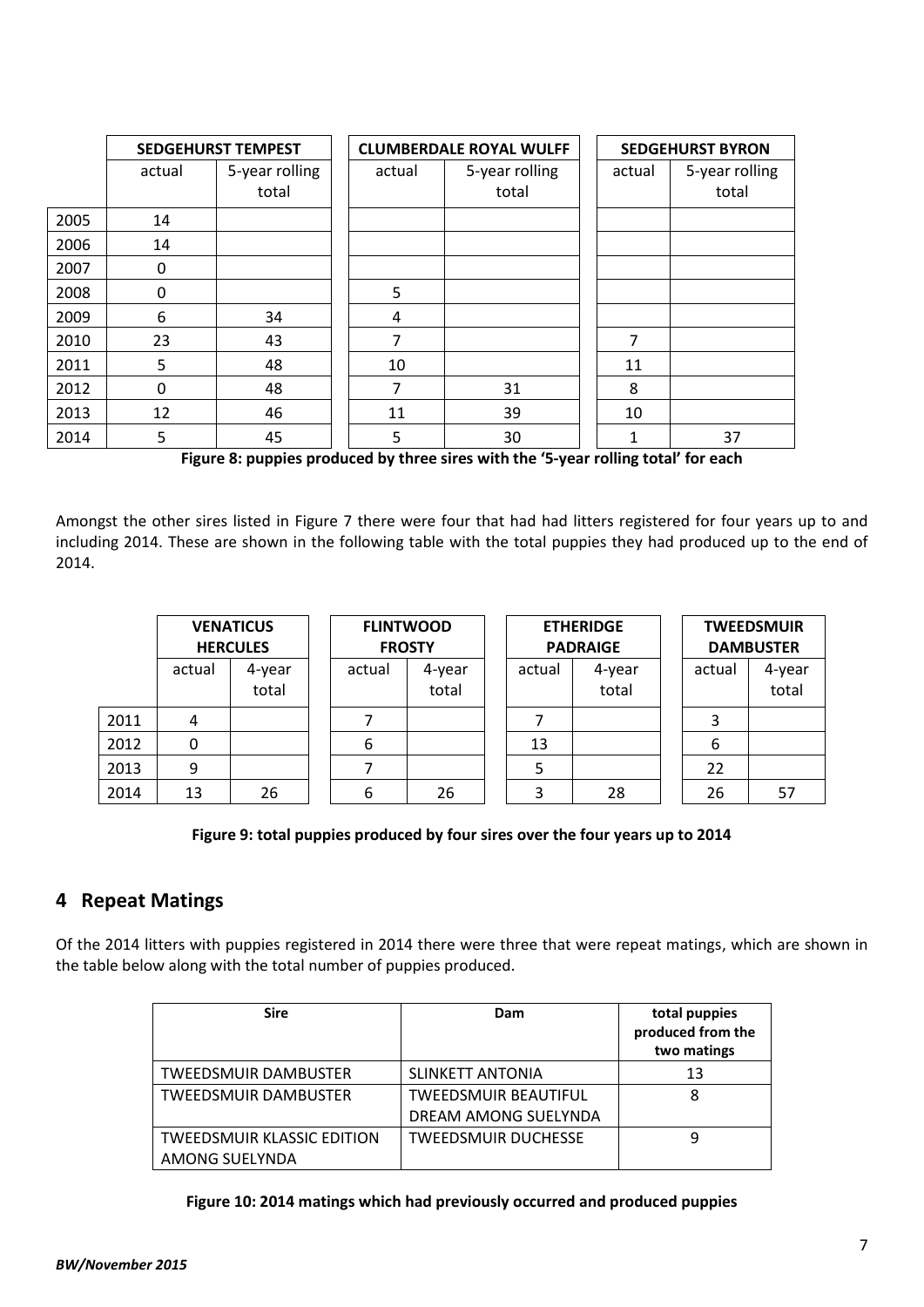# **5 Calculation of 5% of the total number of puppies**

Bateson's recommendation was that "Over a 5-year period no dog should have more offspring than 5% of the total number of puppies registered for that breed".

If a '5-year rolling total' is to be used to measure the number of puppies per sire, it would be appropriate to use a similar calculation to measure 5% of the '5-year rolling total' for the breed. This would take into account fluctuations in the number of puppies born and registered in each year which is shown in Figure 1 of this report.

The table below illustrates how this can be calculated on an annual basis using the number of puppies born in each calendar year. Note that the numbers for the years prior to 2005 have been hidden to make the table fit on the page, but they are included in Figure 12 which shows how 5% of the rolling total has decreased since the peak year in 2010.

|                            | 2005 | 2006 | 2007 | 2008 | 2009 | 2010 | 2011 | 2012 | 2013 | 2014 |
|----------------------------|------|------|------|------|------|------|------|------|------|------|
| Number of Puppies born     | 172  | 250  | 208  | 220  | 211  | 268  | 218  | 132  | 237  | 194  |
| 5-year rolling total       | 779  | 911  | 962  | 1021 | 1061 | 1157 | 1125 | 1049 | 1066 | 1049 |
| 5% of 5-year rolling total | 39   | 46   | 48   | 51   | 53   | 58   | 56   | 52   | 53   | 52   |

**Figure 11: Calculation of 5% of the 5-year rolling total of puppies born each year**



**Figure 12: Graphic illustration of the 5% of the '5-year rolling total' of puppies born each year**